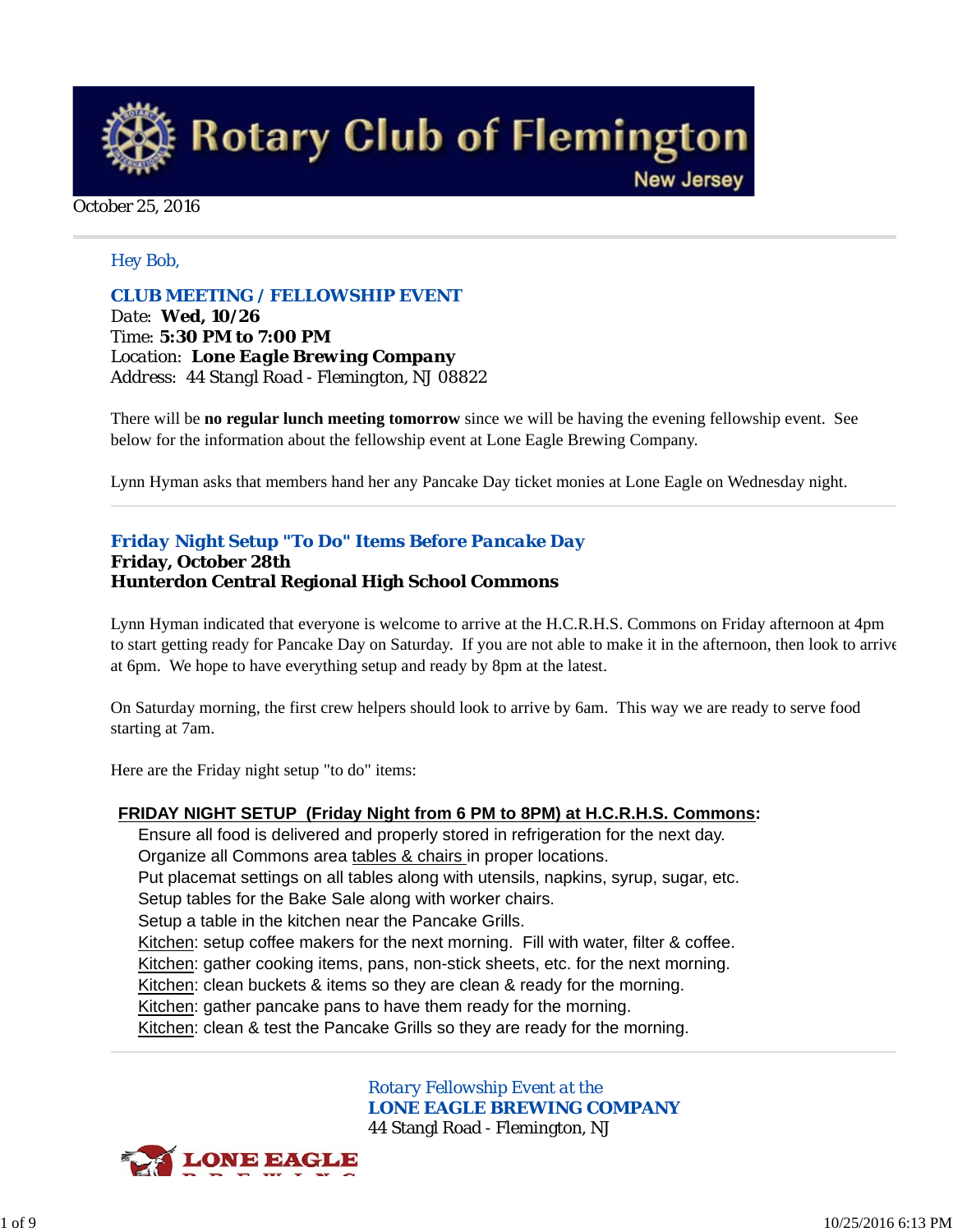

Please join us at the **Lone Eagle Brewing Company** on **Wednesday, October 26th** for a Flemington Rotary Fellowship night. There will be no regular

lunch meeting that day.

Since this is a fellowship event, there is **no cost to attend**. Rotarians are welcome to bring their spouse/significant other as well as any potential members.

Each person attending will receive **one (1) beer flight** on the club, which consists of four 4 ounce beer tastings. You can select the beer of your choice from one of their 12 current beers on tap. We will also have some delectable appetizers for you to enjoy. We hope you can attend. A special thanks to Karen Widico for organizing this.

Please **Click Here** to **RSVP to Karen Widico** via email. Please let her know how many people will be attending when you email her.

Long Eagle is located on Stangl Road across from Swim & Sweat and the Male Room Hair Salon. They are just up the road from Blue Fish Grille.



**42nd Annual PANCAKE DAY plus COSTUME CONTEST**  *and Halloween High School* Date: **Sat, October 29, 2016** Time: **7am** to **12noon** Hunterdon Central Regional H.S. 29 Junction Road - Flemington, NJ

If you enjoy a great family event and lots of delicious pancakes, then plan to attend Flemington Rotary's **42nd Annual Pancake Day plus**

**Costume Contest & Halloween High School** on Saturday, October 29. Doors open at **7am** and close at **12noon**.

This annual event will take place at the Commons at Hunterdon Central Regional High School in Raritan Township. The Commons is near Hunterdon Central's field house, at 29 Junction Road, in Flemington.

The Rotary Club of Flemington Helps the Local Community - Proceeds generated from Pancake Day provide scholarships for HCRHS & HC-Polytech graduating seniors.

**HALLOWEEN HIGH SCHOOL** - Fun for the Entire Family - Special activities will include an indoor Halloween High School from **9am** until **11am**, sponsored by Hunterdon Central. Family members of all ages are welcome to participate in the Halloween High School, including all of the activities. Note that a **Paid admission** to Pancake Day is required in order to participate in Halloween High School.



**COSTUME CONTEST** - A **Costume Contest** will be held during the Pancake Day event. The contest will begin at **10:30am** and is for the **Ages** of Infant to 16. **Cash Prizes** for best costumes as selected by the judges! Note that a **Paid admission** to Pancake Day is required in order to participate in the Costume Contest. The categories for the costume contest are:

**SCARRIEST** costume.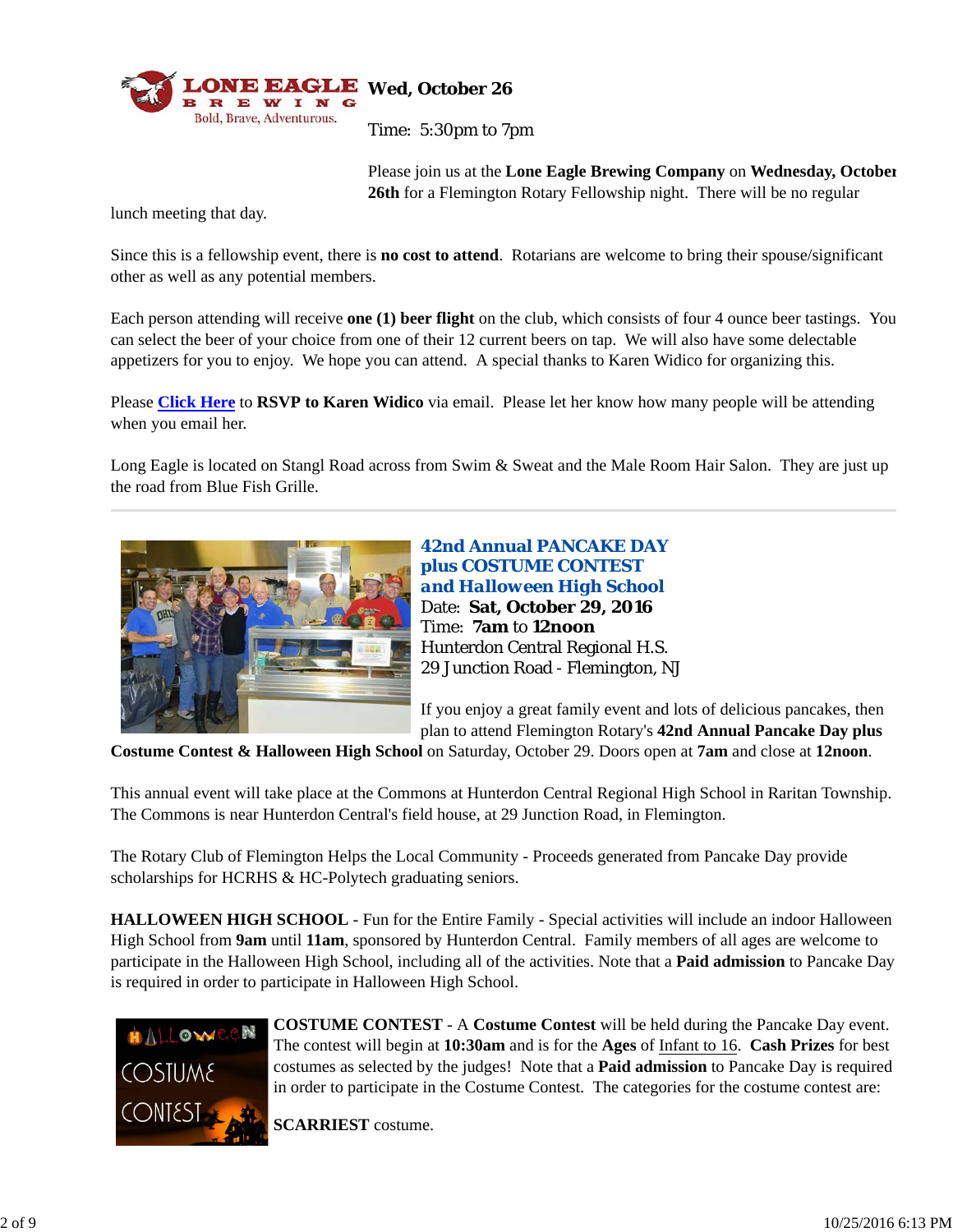- **SUPER HERO** costume.
- **ANIMAL** costume.
- **FUNNIEST** costume.
- **PRINCESS** costume.
- **FAMOUS PERSON** costume.

**DELICIOUS PANCAKES and more** - Rotary will have delicious Buttermilk Pancakes for all ages to enjoy from **7am** to **12noon**! And, in addition to the flapjacks, sausage, juice, coffee & tea, there will also be a bake sale. The bake sale will offer a broad selection of cookies, cakes, pies and pastries prepared by Rotary members and their families.

**EVENT TICKETS** - Pancake Day tickets are available in advance from Rotary Club of Flemington members, or at the door. Enjoy as much as you can eat & drink! This includes pancakes, sausages, butter, syrup, coffee, tea, juice and milk. Cost is only \$8.00 for adults; \$5.00 for children ages 5 - 11; Children under 5 are free. Ticket cost includes admission to the Costume Contest, any special exhibits & Halloween High School.

**OPTIONAL FOOD PANTRY DONATIONS** - We will gladly accept non-perishable food donations, which will be distributed to the local food pantries. The Rotary Club of Flemington would like to thank the generosity of the many local community businesses who help make the event possible.

For more info, goto www.FlemingtonRotaryNJ.org or contact Event Chair, Lynn Hyman at 908-304-4199 or by email at lynnjim5@verizon.net



Thanks to the **Hunterdon Healthcare System** for being our **Primary Event Sponsor**!



#### *The BAKE SALE at Pancake Day* **Saturday, October 29, 2016**

Terry Martin wanted to let you know that the **BAKE SALE** will take place during our Annual Pancake Day event from 7am to 12noon on Sat, October 29 at the HCRHS Commons.

All Rotarians are requested to bring a baked item to the event. Or if you prefer, you could donate \$10 instead and Terry Martin will gladly purchase items on

your behalf.

Baked items can be dropped off on Friday night (10/28) between 6-7pm at the HCRHS Commons OR on Saturday Morning (10/29) by 7:00 am. If everyone made or donated something, we could make an extra \$300.00. Thanks in advance for your support!!! If you have any questions, please CLICK HERE to email Terry Martin.

# *Two (2) New Members To Be Inducted Shortly*

The Membership Committee completed the new member orientation for our two (2) newest members on Wed, 10/12/2016. Their official inductions will be scheduled for an upcoming meeting.

# *NEW MEMBER*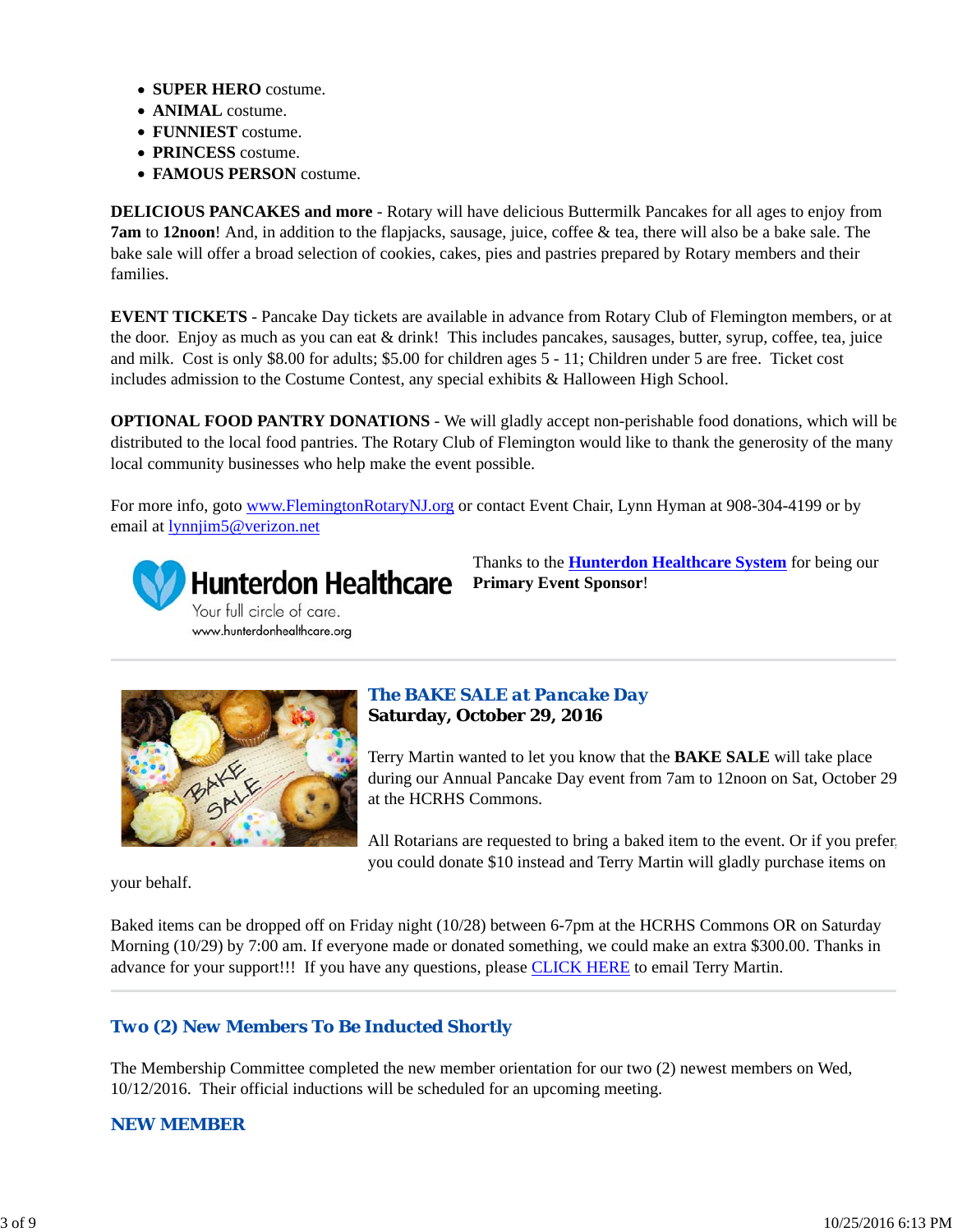# **Johanna S. Ruberto**

The club has approved **Johanna Ruberto** for membership in the Rotary Club of Flemington. Johanna was proposed by Joe Ziegler. She will have the classification of "**High School Administration**". Johanna is the Superintendent for the Hunterdon Central Regional High School. She also resides here in Flemington, NJ.

-----

# *NEW MEMBER* **Allan Steven Vera**

The club has approved **Allan Steven Vera** for membership in the Rotary Club of Flemington. Allan was proposed by Joe Ziegler. He will have the classification of "**Investment Advisor**". Allan is a Financial Advisor with Taranto & Associates located on Route 31 in Lebanon, NJ. Allan and his family live in Clinton, NJ. He was born in Ecuador and moved to Bernardsville, NJ in 1992. He graduated from Rutgers University in 2006 and received a masters degree from College of Saint Elizabeth in 2008. He was a soccer coach for 15 years and a teacher for 5 years in NJ. He taught 5th grade as well as kindergarten. He is a former member of the Rotary Club of Bernardsville, NJ.



# *The Flemington Rotary MEMBER DIRECTORY Is Updated on the Website*

A PDF copy of the Club Directory kept on the club website, located on the password protected "**Members Only**" page. To access this, simply goto **www.FlemingtonRotaryNJ.org** and click on "Members Only" in the upper left. The page is password protected. If you do not have the password, simply email us and

request it.

If you see any updates that need to be made (a change of address, email, phone number, something is not listed correctly, etc.), please email Sandy Clark and request any changes to be made. **Click Here** to generate an email to Sandy.



# *SPEAKERS & PROGRAMS BEING SOUGHT*

Mick Schaible is looking for some ideas for upcoming meeting programs and speakers. If you have any leads, please pass them onto Mick, who will follow-up to schedule the speaker.

**Click here** to generate an email directly to Mick.



# *HUNTERDON COUNTY CHAMBER OF COMMERCE*

As you know, the Rotary Club of Flemington is a member of the H.C. Chamber of Commerce. This enables all Rotarians the ability to attend a Chamber function as a "member". If someone asks you what your business is, you would explain that you are a member representing the Rotary Club of Flemington. **Click Here** to visit the Chamber website for a listing of upcoming events.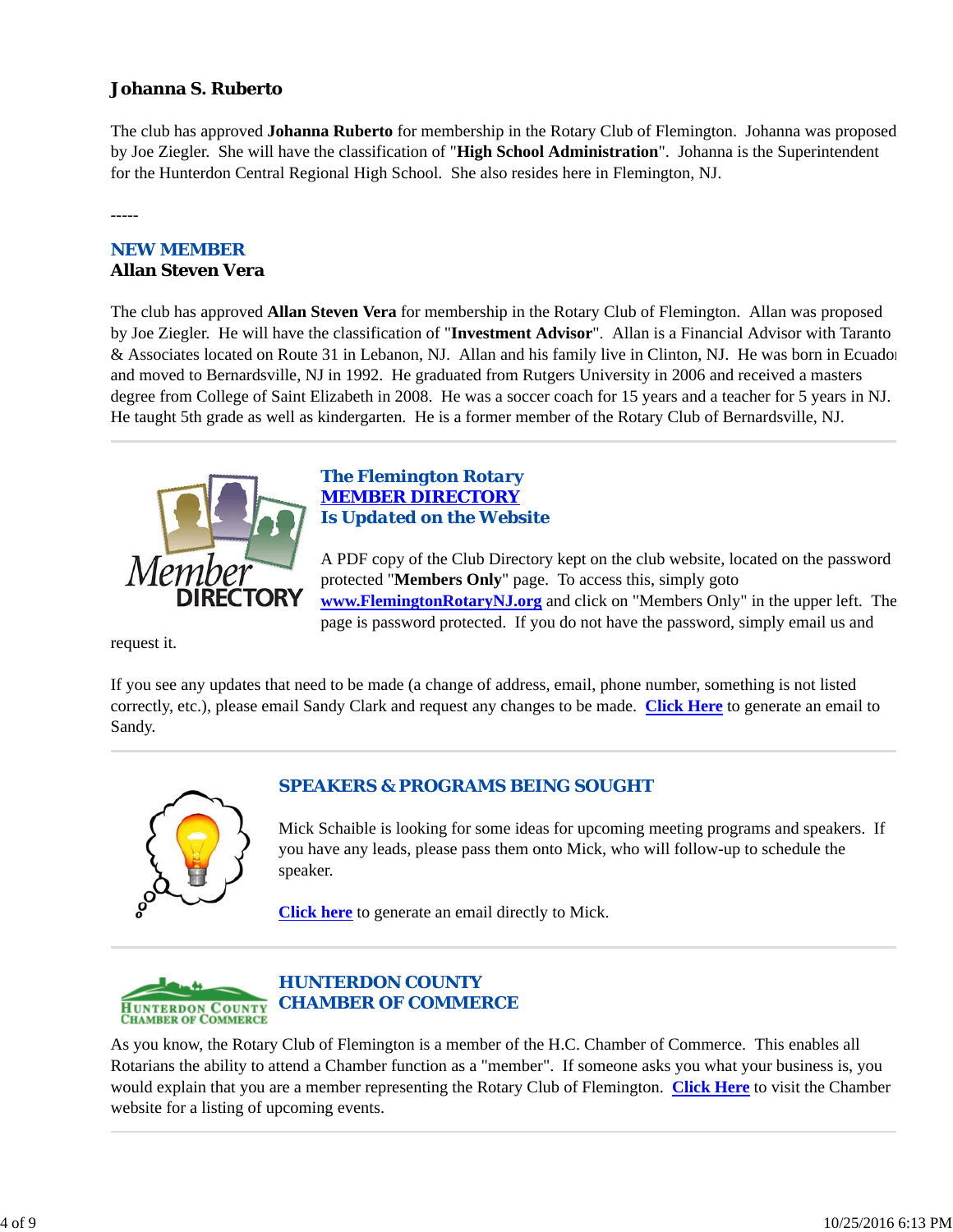

# *Jersey Talk Radio - Internet Radio "THE ROTARY HOUR"* **Tuesdays** from **5pm to 6pm**

PDG Megan Jones-Holt is the host of "The Rotary Hour" on the "Jersey Talk Radio"

internet radio station. She is always looking for guests to have on the show. If you are intersted, please get in touch with Megan at (908)894-4590 or **mjonesholt@gmail.com**.

**Click Here** to listen to the Internet Radio station from your PC, smart phone, mobile device, etc.

# *ROTARY DISTRICT 7510 NEWS*

**Click Here** to read the current news from our Rotary District 7510.

# *UPCOMING DATES TO NOTE:*

Wed, 10/26: **Evening Fellowship at Lone Eagle Brewing Company at 5:30pm**. (*Note there is NO noon meeting on this day*)

Wed, 11/02: Re-scheduled District Governor Official Visit (DG Charles Minton)

Wed, 11/09: Daniel Shungu, Executive Director of United Front Against Riverblindness (UFAR), to speak about the Tropical Disease: Riverblindness

Wed, 11/16: Jeff Harrison regarding his Trip to Haiti with Tabasamu, the group providing dental education to children and teachers. As much time as possible requested.

Wed, 11/23: Open (Day before Thanksgiving)

Wed, 11/30: Club Assembly

Wed, 12/07: Bob Newland - Foster Home in Africa (screen & projector required for presentation)

Wed, 12/14: Open

Wed, 12/21: Open

Wed, 12/28: Open

**Next RCOF Board Meeting**: To Be Announced. (Held bi-monthly). **Next Membership Meeting:** Wed, 11/9/2016 at 1:30 PM (Usually the 2<sup>nd</sup> Wed).

#### **Upcoming RCOF Club Events, Fundraisers, Fellowship Events, Etc**.:

Sat, 10/29: **Pancake Day, Halloween High School & Costume Contest** Fri, 12/2: Main Street Flemington Christmas Tree Lighting

# **Rotary District 7510 Events & Functions:**

Mon, 11/14: Eat, Drink & Share at 6:00pm (The Pines Manor, Route 27 & Talmadge Road - Edison, NJ) 3/2/17: President-Elect Training Seminar (PETS 1) 3/23 to 3/25/17: President-Elect Training Seminar (PETS 2) 5/5 to 5/7/17: District Conference at the Shawnee Inn 6/10 to 6/14/17: Rotary International Convention in Atlanta, Georgia

# *COMMITTEE LIST:*

**Click Here** to download the listing of all current Club Committee's and its members.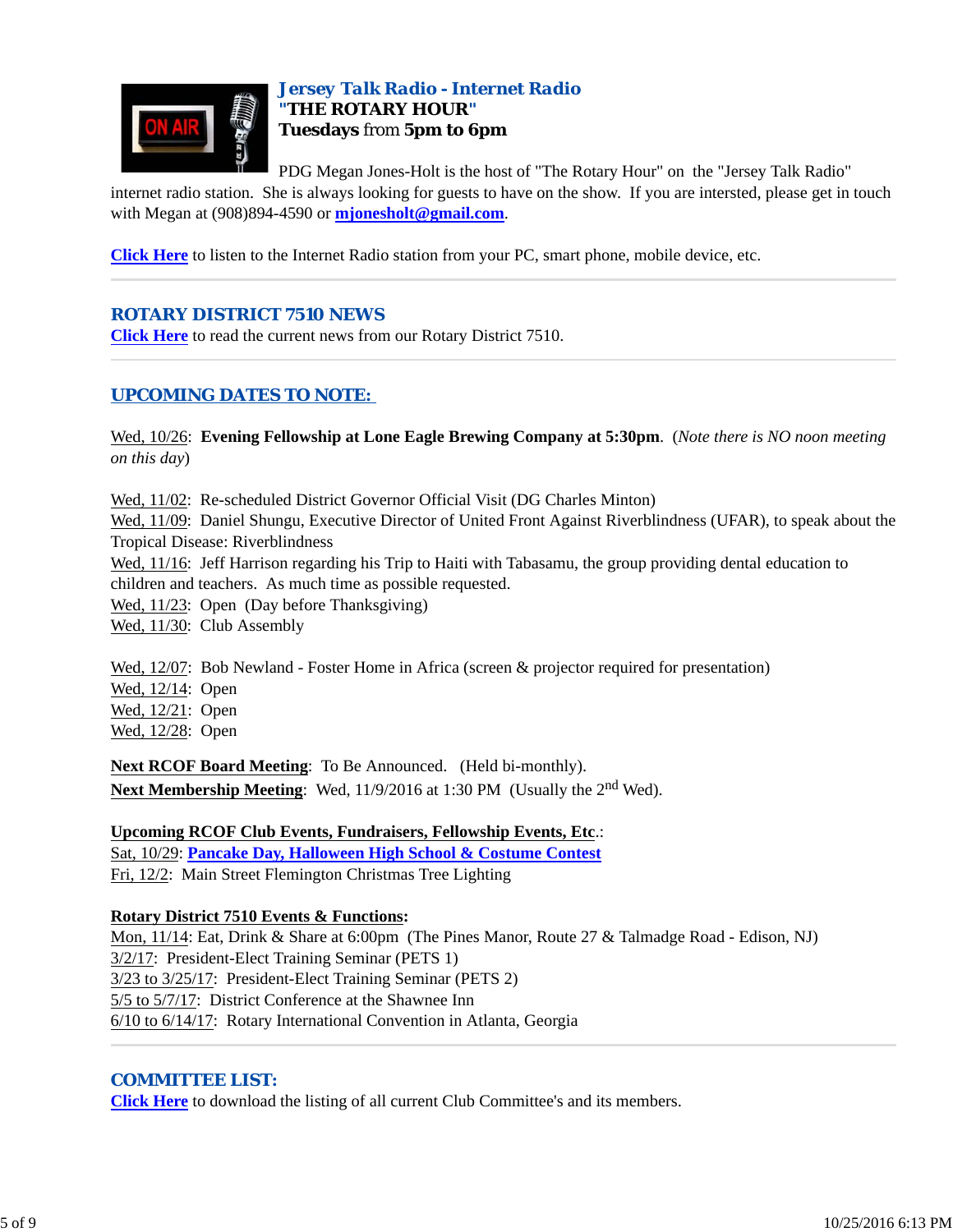#### *"MEMBERS ONLY" WEBSITE:*

#### **Click Here for the Members Only section of the website to find:**

1) The "Membership Proposal Form" to propose a new member.

- 2) New Member Information.
- 3) An Online Copy of the Club Membership Directory.
- 4) A Link to All Photos Albums of the Club.

#### *ROTARY WEBSITE LINKS:*

Rotary International: **www.Rotary.org** Rotary District 7510: **www.RotaryNJ.org**

#### *NEARBY ROTARY CLUB MEETINGS:*

As A Rotarian, you are Welcome to attend a Rotary Club meeting anywhere in the world. Click here for the Rotary Club Locator App. Or see below for some local meetings:

Mondays

**Lambertville/New Hope** (6:30 pm) - Lambertville Station Restaurant; 11 Bridge Street, Lambertville NJ 08530 **Piscataway** (12:15 pm) - Radisson Hotel; 21 Kingsbridge Road, Piscataway, NJ 08854

Tuesdays

**Whitehouse** (12:15 pm) - Max's 22; 456 Route 22 West, Whitehouse Station, NJ 08889 **Princeton** (12:15 pm) - The Nassau Club; 6 Mercer Street, Princeton, NJ 08540 **Bridgewater-Bound Brook** (12:15 pm) - Arbor Glenn; 100 Monroe St, Bridgewater 08807

#### Wednesdays

**Branchburg Township** (7:30 am): Stoney Brook Grille; 1285 Route 28, North Branch, NJ 08876 **Flemington** (12:15pm): Copper Hill Country Club; 100 Copper Hill Road, Ringoes, NJ 08851 **Hillsborough Township** (6:15 pm): Pheasant's Landing; 311 Amwell Road (Rt. 514), Hillsborough, NJ 08844

#### Thursdays

**Clinton Sunrise** (7:30 am): Clinton Fire Department; New Street, Clinton, NJ 08809 **Somerville/Bridgewater** (12:15 pm): Bridgewater Manor; 1251 US Highway 202/206, Bridgewater, NJ 08807 **Trenton** (12:15 pm): Freddie's Tavern; 12 Railroad Avenue, West Trenton, NJ 08628

#### Fridays

North Hunterdon (12:15 pm): Beaver Brook County Club; 25 County Club Drive, Annandale, NJ 08801 **Princeton Corridor** (12:15pm): Hyatt Regency; 102 Carnegie Center, Rt. 1 North, Princeton, NJ 08540

eClub

**Rotary eClub of Hunterdon Horizon**: View website for meetings or online makeups.

RI President's Call for Action in **2016-2017**: **"Rotary Serving Humanity"**

# **Rotary Club of Flemington - Our 93rd Year**

Founded October 3, 1923 \* Charter #1529 \* District 7510

| Club President  | Daniel James "D.J." Wright |
|-----------------|----------------------------|
| President-Elect | Kim Metz                   |
| Secretary       | Karen Widico               |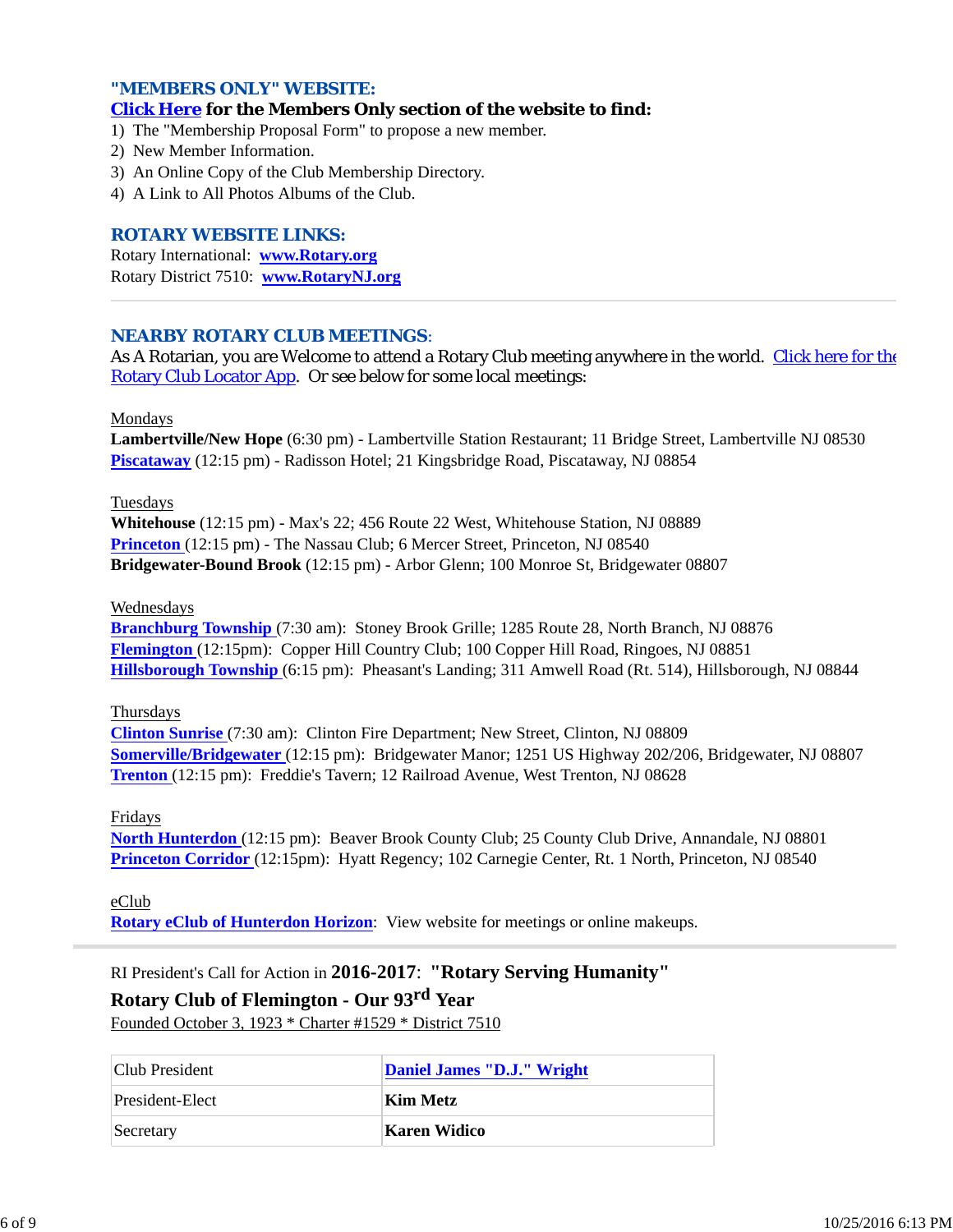| Treasurer, General                                           | <b>Bob Newland</b>                                |  |
|--------------------------------------------------------------|---------------------------------------------------|--|
| Treasurer, Lunch                                             | Lynn Hyman                                        |  |
| <b>Board Member</b>                                          | Mick Schaible (immediate Past-President)          |  |
| <b>Board Member</b>                                          | <b>Sandy Clark</b>                                |  |
| <b>Board Member</b>                                          | <b>Joe Ziegler</b>                                |  |
| Sergeant-at-Arms                                             | <b>Ken Skowronek</b>                              |  |
| R.I. President                                               | <b>John F. Germ</b> (Chattanooga, Tennessee, USA) |  |
| District Governor (DG)                                       | <b>Charles Minton</b> (Union, NJ)                 |  |
| District Governor Elect (DGE)                                | <b>Bob Zeglarski</b> (Roselle-Rosselle Park)      |  |
| District Governor Nomimee (DGN)                              | <b>John Shockley</b> (Hillsborough)               |  |
| <b>Assistant District Governor (ADG)</b>                     | <b>Albert Varga</b> (Lambertville-New Hope)       |  |
| Club Meetings: Wednesday, 12:15 pm, Copper Hill Country Club |                                                   |  |

100 Copper Hill Road, Ringoes 08551





**MISSION STATEMENT:** The mission of Rotary International is to assist and guide Rotarians and Rotary clubs to accomplish the Object of Rotary to ensure Rotary's continuing relevance and to help build a better world, emphasizing service activities by individuals and groups that enhance the quality of life and human dignity, encouraging high ethical standards, and creating greater understanding among all people to advance the search for peace in the world.

**THE OBJECT OF ROTARY**: The object of Rotary is to encourage and foster the ideal of service as a basis of worthy enterprise and, in particular, to encourage and foster:

- **1st**: The development of acquaintance as an opportunity for service;
- **2nd**: High ethical standards in business and professions, the recognition of the worthiness of all useful occupations, and the dignifying of each Rotarian's occupation as an opportunity to serve society;
- **3rd**: The application of the ideal of service in each Rotarian's personal, business and community life;
- **4th**: The advancement of international understanding, goodwill, and peace through a world fellowship of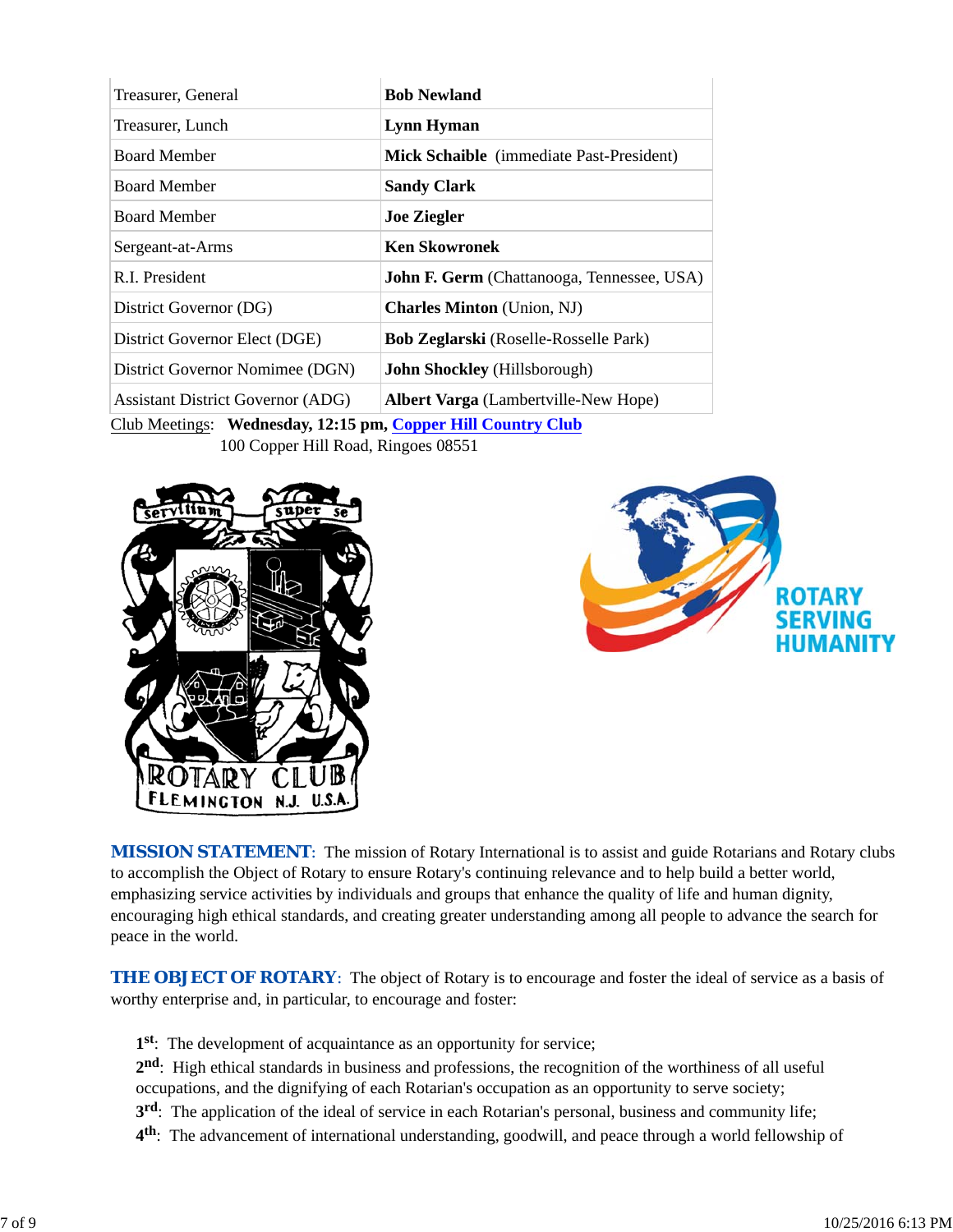business and professional persons united in the ideal of service.

#### **THE 4-WAY TEST:** "Of the things we think, say or do:

**1st**: Is it the Truth?

**2nd**: Is it Fair to all concerned?

**3rd**: Will it build goodwill and better friendships?

**4th**: Will it be beneficial to all concerned?"

### *ROTARY's AVENUE'S OF SERVICE*:

**1)** Through **Club Service**, we have fun, build lasting friendships, and make sure that our club runs well.

**2)** Through **Vocational Service**, we volunteer our professional skills to serve others and promote integrity in everything we do.

**3)** Through **Community Service**, we address local needs and work with our community to bring lasting improvements.

**4)** Through **International Service**, we meet humanitarian needs around the globe and promote world understanding and peace.

**5)** Through **Youth Service**, we work with young people to help them become the next generation of leaders, visionaries, and peacemakers.

#### **2016-2017 CLUB MEMBER ROSTER Rotary Club of Flemington, NJ**

Current Number of Members: 42

| Rotarian                          | <b>Member Since</b> | <b>Classification</b>           |
|-----------------------------------|---------------------|---------------------------------|
| Black, Bruce B.                   | 2007                | <b>Health and Fitness</b>       |
| Bohler, Herbert C. (Herb)         | 1977                | <b>Specialty Advertising</b>    |
| <b>Boynton, Adam</b>              | 2016                | <b>Church / Social Services</b> |
| Chittenden, Robert L. (Bob)       | 2003                | M.E.F.P. Consulting Engineering |
| Clark, Arthur L. (Sandy)          | 1987                | Printing                        |
| Davidson, James G. (Jim)          | 2002                | <b>Rubber Products</b>          |
| del Campo, Ann                    | 2016                | <b>Scientist &amp; Farmer</b>   |
| Ferrari, Frederick J. (Fred)      | 1964                | Orthodontia                     |
| Fisher, Charles H. (Charlie)      | 1961                | <b>Funeral Services</b>         |
| Fisher, Thomas H. (Tom)           | 2012                | Property & Casualty Insurance   |
| Harrison, Jeffrey (Jeff)          | 1996                | Psychotherapy                   |
| <b>Goldsmith, Cheryl</b>          | 2016                | <b>Realtor</b>                  |
| <b>Goodwin, Michael S.</b>        | 2016                | <b>Youth Development</b>        |
| Hyman, Lynn                       | 2010                | <b>Retail Banking</b>           |
| Kamnitsis, Christopher P. (Chris) | 2001                | <b>Financial Planning</b>       |
| <b>Kritharis, Nikolaos (Nik)</b>  | 2016                | <b>Dentistry</b>                |
| Liebross, Ira                     | 1997                | <b>Family Medicine</b>          |
| Loew, Darren                      | 2002                | Orthodontics                    |
| Martin, Teresa (Terry)            | 1993                | Solid Waste/Recycling           |
| Mazujian, Harry                   | 2004                | Clergy                          |
| McWilliams, Nancy                 | 1992                | Psychotherapy                   |
| Metz, Kim                         | 2007                | <b>Technical Education</b>      |
| Muller, George D.                 | 1964                | <b>Cut Glass Manufacturing</b>  |